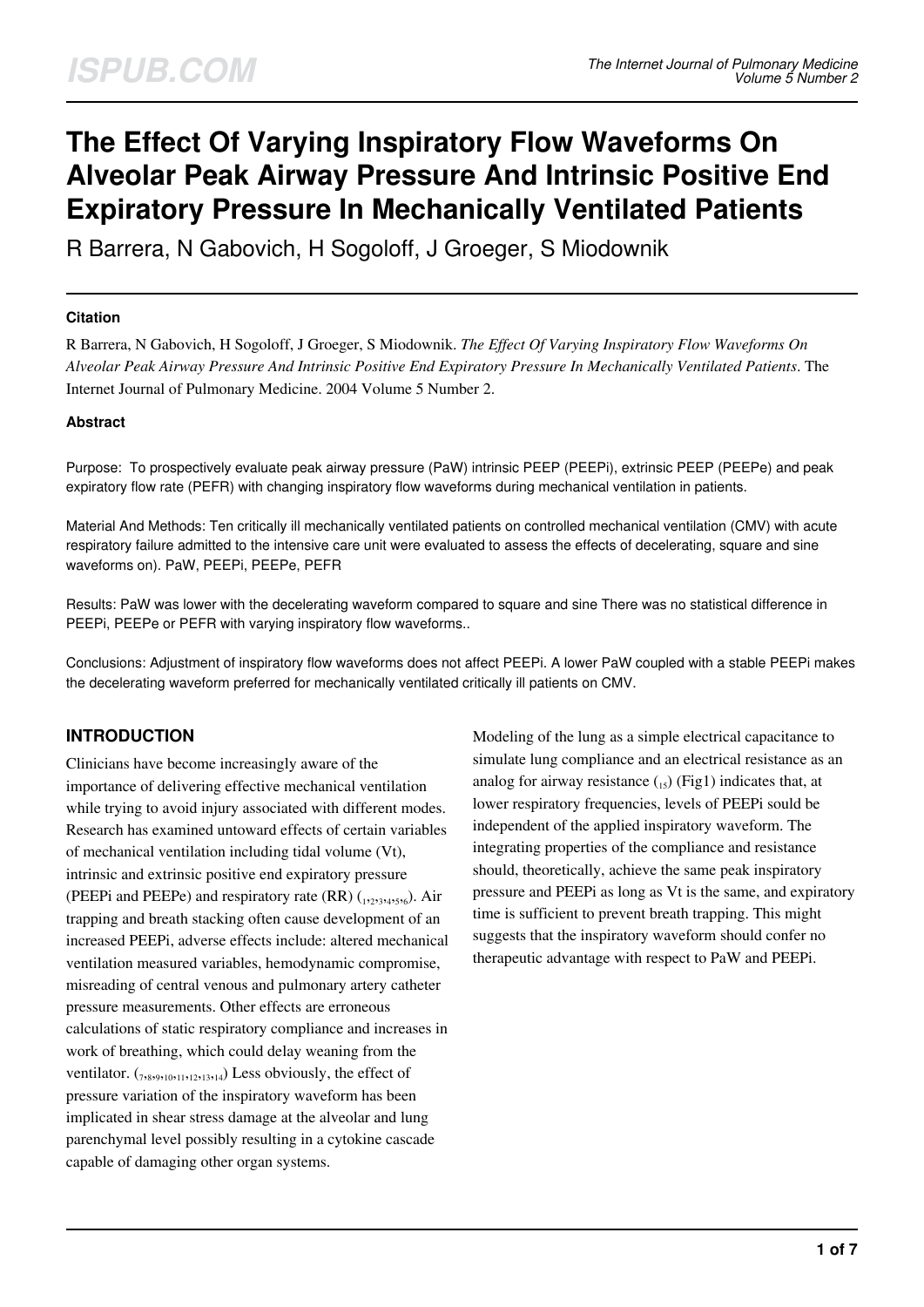## **Figure 1**

Figure 1: A simple electrical analog model of the lung and airways composed of fixed a fixed airway resistance and lung compliance independent of the applied waveform (the mean airway pressure should be the same).



## **Figure 2**

Figure 2: Airway resistance may be flow sensitive and exhibit dynamic characteristics that are flow dependent. This could explain why the decelerating flow waveform might generate less harmful effect within the lung.



Studies on varying inspiratory waveform patterns in mechanically ventilated patients and their effect on gas exchange, respiratory mechanics and hemodynamic parameters, however, have been scarce and largely inconclusive. Different waveforms might have deleterious effects on respiratory mechanics by altering other respiratory parameters such as PaW, PEEPi, PEEPe and peak expiratory flow rate (PEFR).

This study seeks to evaluate the effects of three different inspiratory flow waveforms on PaW, PEEPi, PEEPe and PEFR in critically ill mechanically ventilated patients with acute respiratory failure on controlled mechanical ventilation (CMV) and to assess the adequacy of the electrical lung model in this type of application.

## **MATERIALS AND METHODS**

Ten mechanically ventilated patients with acute respiratory failure admitted to the intensive care unit (ICU) of a teaching hospital were evaluated and selected to enter this observational study. The Critical Care and Anesthesia Research Committee conferred approval to evaluate accepted techniques of mechanical ventilation support. This study did not require randomization. All patients were orotracheally intubated with Sheridan low-pressure cuffed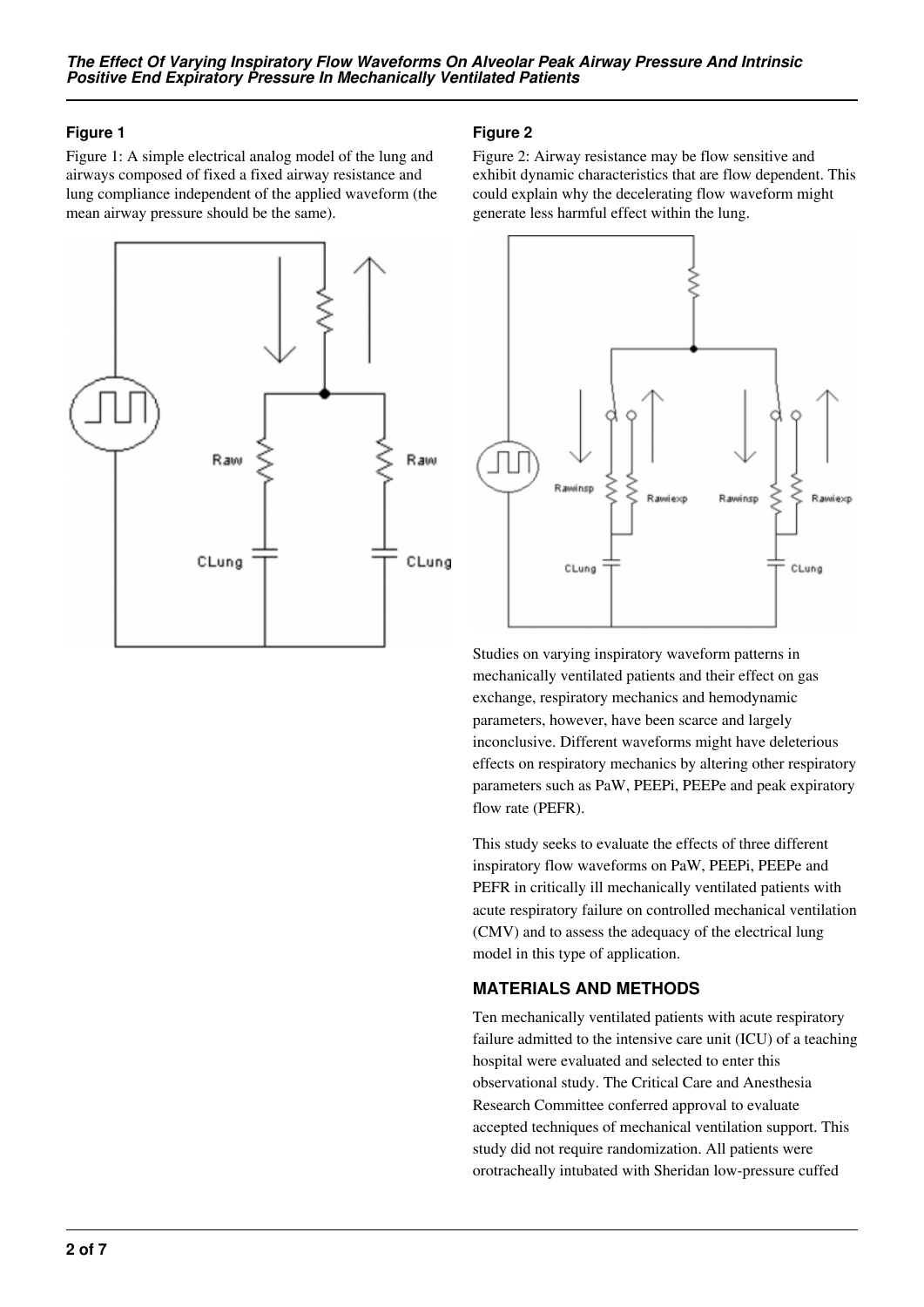endotracheal tubes varying in internal diameters from 7 to 9 mm. An esophageal balloon was positioned in the lower third of the patient's esophagus (35 to 40 cm mark from the nose) and connected to a Bicore CP-100 Pulmonary Monitor (Allied Healthcare Products, Irving, CA). Chest radiographs and negative esophageal pressure deflection during inspiration determined adequacy of placement. All patients were afebrile, spontaneously breathing and connected to a Puritan Bennett 7200AE (Pleasanton, CA) with the following settings: volume-cycled ventilator in the controlled mechanical ventilation mode of operation, tidal volume of  $6 \pm 1$  mL/kg, a respiratory rate of 10 breaths/minute, FiO2 of 0.40 and PEEP of 10 cm H2O or less. Pressure sensitivity trigger was reduced to 2 cm H2O. All patients were mechanically ventilated for less than one week at initiation of the study. All parameters were recorded by the Bicore Pulmonary Monitor. The parameters measured were: minute ventilation (Ve), respiratory rate RR (breaths/ minute), PEEPi, PEEPe, PEFR, mean airway pressure (PaW), change in airway pressure (dpaW).

The patients were randomly placed on each flow pattern for an equilibration time of 5 minutes, then data were collected on each waveform for 2 minutes, downloaded for analysis by the Bicore CP-100 conversion program and loaded to an IBM-PC (CP-100 CVT1.2, Bicore Monitor System). This program converts a binary data file produced by the CP-100 monitor-logging program to an ASCII format parameter file for use with any spreadsheet program. For every patient a mean and standard deviation for every variable was calculated. The initial peak flow was adjusted to attain a constant mean airway pressure (MAP) for the three different waveforms. The inspiratory/expiratory ratio was maintained in a range of 1:2-1:3.

Patients excluded from this study were those with previous esophageal surgery, known abnormal esophageal anatomy and any contraindication to placement of a naso-gastric tube. Data are presented as mean ± standard deviation (SD). Statistical analysis was performed using analysis of variance (ANOVA) and a nonparametric Wilcoxon test (Kruskal-Wallis  $\mathbb{I}^2$ -test) with a general regression linear model. A value of  $p \leq 0.1$  was considered statistically significant.

## **RESULTS**

Ten critically ill mechanically ventilated patients with acute respiratory failure were evaluated. Their mean age was  $61 \pm$ 12 years (range 35 to 77 years). The causes of respiratory insufficiency were complications of thoracic surgery in five

cases, gastric resection in one case, genitourinary surgery in one case and one a complication of breast surgery. All ten patients remained hemodynamically stable during the trial period. Respiratory variables of each patient measured on three different inspiratory flow waveform patterns were compared. Variables are shown in Table 1.

## **Figure 3**

| <b>Inspiratory Flow Waveform Patterns</b> |               |               |               |
|-------------------------------------------|---------------|---------------|---------------|
| Variables                                 | Decelerating  | Square        | Sine          |
| Ve(L)                                     | $14 \pm 4$    | $13 \pm 4$    | $12 + 4$      |
| RR                                        | $19 + 5$      | $19 + 5$      | $18 \pm 4$    |
| (breaths/min)                             |               |               |               |
| PEEPI                                     | $2.3 \pm 3.2$ | $2.5 \pm 3.1$ | $2.4 \pm 4.1$ |
| (cmH <sub>2</sub> O)                      |               |               |               |
| PEEPe                                     | $8.5 \pm 4.3$ | $7.8 \pm 3.2$ | $8.5 \pm 3.4$ |
| (cmH <sub>2</sub> O)                      |               |               |               |
| PEFR (L/min)                              | $84 \pm 13$   | $78 \pm 10$   | $80 + 16$     |
| PaW (cm $H_2O$ )                          | $41 \pm 9$    | $45 \pm 7$    | $44 \pm 11$   |
| dpaW (cm H <sub>2</sub> O)                | $33 \pm 8$    | $39 + 5$      | $37 + 8$      |

Table 1: Mean and SD of respiratory variables with varying inspiratory flow waveforms.

PaW and dpaW were lower with decelerating waveform (p<0.05).There was no statistically significant change in PEEPi, PEEPe or PEFR with variation in inspiratory flow waveform. Ve and RR were equal in all the experiments (volume-controlled ventilation). There were no statistically significant differences between the square and sine waveforms in other pulmonary mechanics parameters.

## **DISCUSSION**

All three inspiratory waveforms applied to assist patients with respiratory failure did not increase PEEPi. No significant differences were noted in PEFR among the three waveforms. Some studies in the past have suggested that there are no significant differences in efficacy of gas exchange ( $_{16,17,18,19,20,21}$ ) or hemodynamics ( $_{18,19,20,21,22,23}$ ) among different waveforms. Other studies have demonstrated improved cardio-respiratory function, including improved gas exchange and respiratory mechanics, with the decelerating inspiratory flow waveform ventilation in normal and diseased lungs compared with the accelerating or constant waveforms  $(16,19,21,22,23,24,25,26)$ . In theory, the sine waveform is the most physiologic in terms of efficiency and energy expenditure in healthy lungs. The decelerating waveform, however, seems to be advantageous with increasing respiratory requirements because the respiratory compliance is improved. A clinical study demonstrated that the use of the decelerating waveform may have beneficial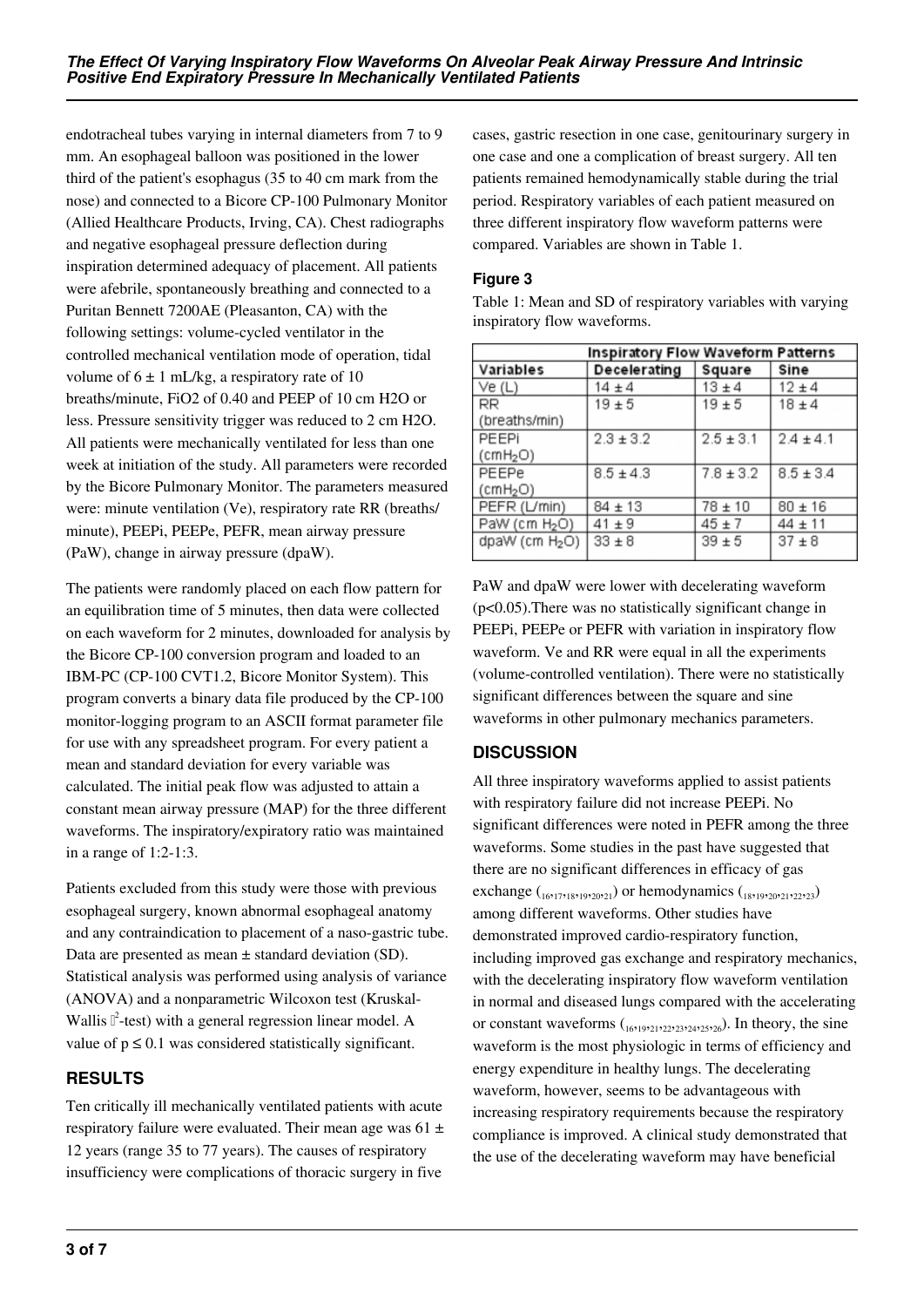clinical implications in critically ill mechanically ventilated patients with acute respiratory failure because it improved pulmonary mechanics  $\binom{16}{16}$ . We previously described that the peak airway pressures were significantly lower using the decelerating inspiratory flow waveform and that dynamic compliance improved compared with the other waveforms  $(7)$ .

The difficulty in measuring airway pressure should not be underestimated. Direct alveolar pressure measurement under flow conditions is technically challenging and impractical in the clinical setting. Furthermore the readouts provided by mechanical ventilators can at times be confusing due to interchangeable terms used. These measurements represent pressures measured at the proximal end of the endotracheal tube and can be misleading if interpreted as alveolar pressure. The dynamics of gas flow though the airways manifest non-intuitive pressure effects at the alveolar level. Significant to our study was the method used to measure the various airway pressures encountered. The Bicore device measures airway pressures by the use of an esophageal balloon positioned within the thoracic cavity and better represents intra pleural and airway pressures at the alveolar level. These pressures are, furthermore, measured dynamically as opposed to some methods that require special airway maneuvers to elude these values  $\binom{30}{20}$ . Consequently, PaW, and PEEPi can be more accurately observed while varying the inspiratory waveform parameters. A randomized and comparative trial of fifty-four patients with COPD was performed applying constant, decelerating, and sine waveforms in a random order. The decelerating waveform produced statistically significant reductions of peak inspiratory pressure, mean airway resistance, physiologic dead space ventilation  $_{(31)}$ . There was also a significant increase in alveolar-arterial oxygen pressure difference with the decelerating flow waveform, but there were no significant changes in pulmonary variables and other hemodynamic measurements. The most favorable flow pattern for ventilated patients with COPD appeared to be the decelerating waveform. In an additional study on ten chronic obstructive pulmonary disease patients receiving mechanically ventilation for acute respiratory failure ventilated with a constant or a decelerating inflation flow profile; tidal volume and respiratory frequency were similar during the experimental conditions. The authors concluded that the inspiratory waveform profile had no significant cardiorespiratory effect in intubated COPD patients mechanically ventilated for acute respiratory failure.  $\binom{32}{22}$ 

Patients with obstructive lung disease are particularly prone to developing PEEPi and therefore have difficulty triggering the ventilator. At constant PEEPi, the decelerating and the two other waveforms did not impair alveolar recruitment. In a study by Nilsestuen, et al, respiratory rate and tidal volume were fairly similar and constant throughout the study. The authors concluded that bedside evaluation for the presence of PEEPi should be routinely performed and corrective adjustments made when appropriate  $\binom{3}{3}$ 

A protective ventilatory strategy that uses a low-tidal volume and repetitive alveolar recruitment-derecruitment decreased pulmonary and systemic cytokines and, more importantly, decreases mortality  $(_{2,29})$ . At the same time, lower tidal volume ventilation is one of the strategies that might increase PEEPi in mechanically ventilated patients  $\binom{30}{30}$ . A study conducted by de Durante and coworkers demonstrated that the ventilatory settings employed in the ARDSNet low Vt group may generate an auto-PEEP of  $5.8 \pm 3$  cmH<sub>2</sub>O. These findings suggest that patients with ARDS, ventilated at relatively high respiratory rates develop greater PEEP. than when ventilated at lower rates, even for the same minute ventilation. This mechanism may produce decreased lung injury secondary to recruitment–derecruitment, and hence provides a plausible explanation for some of the decreased mortality observed in the ARDSNet trial in the 6 ml/kg group  $\binom{34}{4}$ . Vieillard Baron and coworkers investigated the effects of increasing respiratory rate from 15 to 30 breaths/min, while maintaining a constant plateau pressure. Those authors reported a PEEPi of  $6.4 \pm 2.7$  cmH<sub>2</sub>O at 30 breaths/min, which was associated with an increased right ventricular outflow impedance and a decreased cardiac index. The authors concluded that, in acute lung injury ARDS patients, the use of higher respiratory rate at constant plateau pressure in order to increase minute ventilation is unable to improve elimination of carbon dioxide, while it generates auto-PEEP  $_{(35)}$ . It is possible to speculate that the observed difference in survival could be related to the difference in total PEEP.  $\binom{36}{36}$  The ARDSNet findings pertains to the possible role of PEEPi causing the observed difference in mortality between different tidal volume strategies.

In our study, both lower PaW and dpaW were generated by the decelerating waveform compared to sine and square waveforms, while the mean airway pressure was kept constant at all flow patterns. The lower peak pressure during ventilation suggests a flow mediated airway resistance,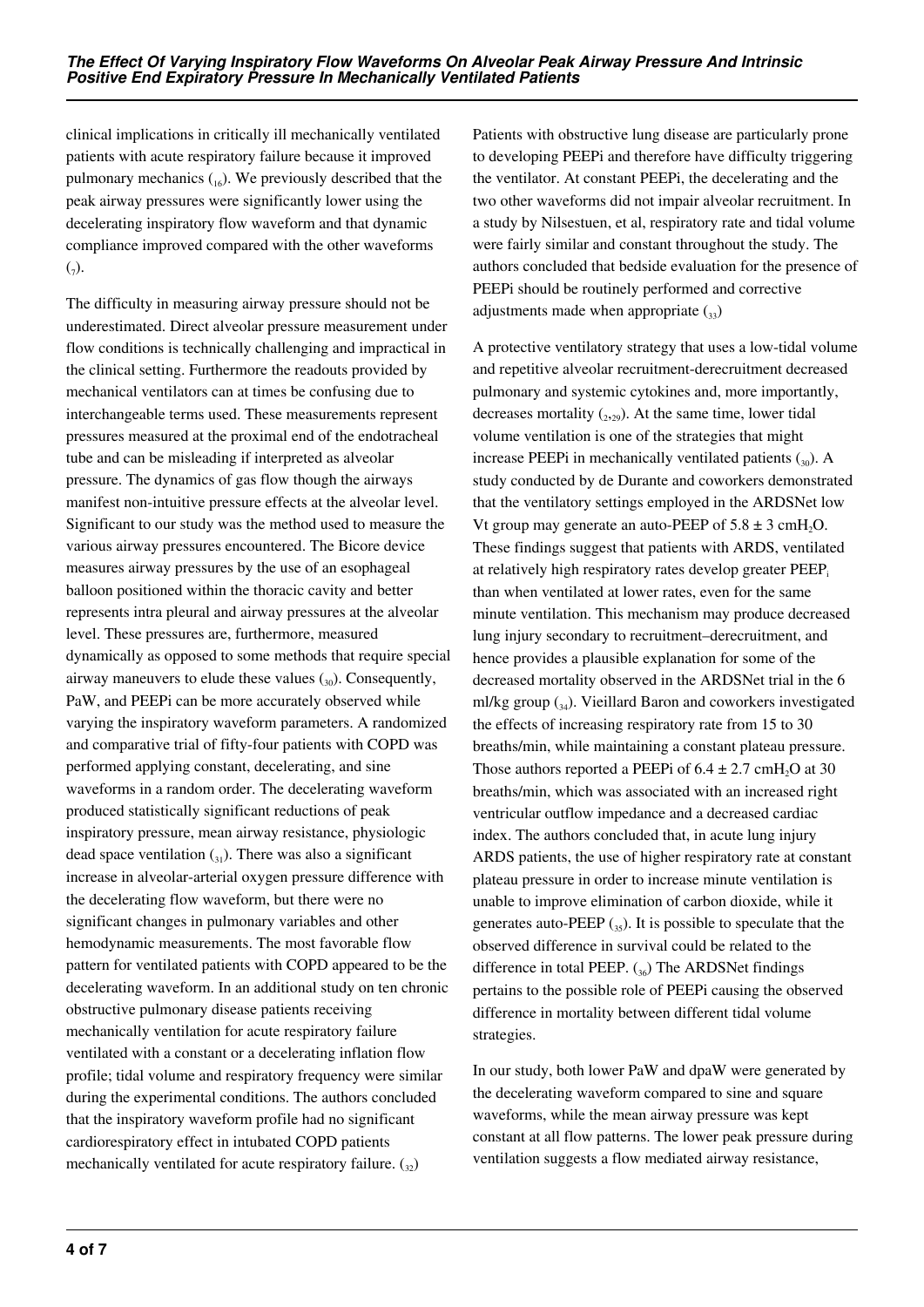which can be accounted for by a high initial peak flow followed by an even distribution of ventilation. A partial narrowing of some portion of the conducting airways during the higher initial flow of the decelerating waveform may be responsible for this. This is comparable in effect to the changes in airway resistance that occurs during expiratory flow and may account for the hysteresis observed in the flow-volume loop across the respiratory cycle. A simple electrical analog model of the lung and airways composed of a fixed airway resistance and lung compliance independent of the applied waveform will result the mean airway pressure to be the same. These results show that any simple electrical model used to describe this requires modification as an explanatory tool for understanding the differences between the various inspiratory waveforms. An alternative model of airway resistance may be flow sensitive and exhibit dynamic characteristics that are flow dependent. This could explain why the decelerating flow waveform might generate less harmful effect within the lung. More interesting, perhaps, are the findings with regard to dpaW. This parameter may relate more closely to the physical excursions that alveoli undergo during the respiratory cycle. These measurements suggest that decelerating waveform ventilation may cause less barotrauma and can be used as an added source of protection to the airways in these patients.

One of the limitations of this study is the small number of subjects. Larger randomized clinical studies are needed to provide support of the results of this study. Another limitation is short time of equilibration and short time on each of the waveforms. We do not know if a longer period of time might increase PaW, dpaW, and PEEPi but it should theoretically not cause major variations in pulmonary mechanics. Further clinical testing of respiratory mechanics with decelerating waveforms in different modes of ventilation is worth serious consideration. All the findings, thus far, support the hypothesis that this waveform may be more effective in the ventilation of critically ill patient with respiratory failure. The importance of delivering effective mechanical ventilation to critically ill patients with respiratory failure while avoiding associated lung injury or significant hemodynamic compromise cannot be overemphasized. It is possible that a small numeric advantage in respiratory parameters with decelerating waveform pattern can lead to a noticeable beneficial effect on clinical outcomes in critically ill patients with respiratory failure.

## **CORRESPONDENCE TO**

Rafael Barrera, Long Island Jewish Medical Center. New Hyde Park, New York 11030 Tel: (718) 470 7645 Fax: (718) 962 2239 Email: rbarrera@lij.edu

#### **References**

1. Slutsky AS, Tremblay LN. Multiple system organ failure: is mechanical ventilation a contributing factor? AM J Respir Crit Care Med 157: 1721-1725, 1998

2. Ranieri VM, Suter PM, Tortorella C, De Trullio R, Dayer JM, Brienza A, Bruno F, Slutsky AS. Effect of mechanical ventilation on inflammatory mediators in patients with acute respiratory distress syndrome: a randomized controlled trial. JAMA 282:54-61, 1999

3. Tremblay L, Valenza F, Ribeiro SP, Li J, Slutsky AS. Injurious ventilation strategies increase cytokines and c-fos m-RNA expression in an isolated rat lung model. J Clin Invest 99:944-952, 1997

4. Muscadere JG, Mullen JB, Gan K, Bryan AC, Slutlsky AS. Tidal ventilation at low airway pressures can augment lung injury. Am J Respir Crit Care Med 149: 1327 1334, 1994

5. Rossi A, Gottfried SB, Higgs BD, Zocchi L, Grassino A, Milic-Emili J. Respiratory mechanics in mechanically ventilated patients with respiratory failure. J Appl Physiol 58(6):1849-58, 1985

6. Brower RG, Shanholtz CB, Fessler HE, Shade DM, White Jr. P, Wiener CM, Teeter JG, Dodd JM, Almog Y, Piantadosi S. Preospective, randomized, controlled clinical trial comparing traditional versus reduced tidal volume ventilation in acute respiratory distress syndrome patients. Crit Care Med 27: 1492-1498, 1999

7. Wong PW, Nygard S, Sogoloff H, Groeger JS, Barrera R. The effect of varying inspiratory flow waveforms on pulmonary mechanics in critically ill patients. J Crit Care 15:133-136, 2000

8. Bergmann NA. Effect of different pressure breathing patterns on alveolar-arterial gradients in dogs. J Appl Physiol 18: 1049-1052, 1963

9. Adams AP, Economides AP, Finaly WEI, et.al.: The effects of variations of inspiratory flow waveform on cardiorespiratory function during controlled ventilation in normo-, hypo- and hypervolemic dogs. Br J Anesth 42: 818-825, 1970

10. Baker AB, Colliss JE, Cowie RW: Effects of varying inspiratory flow waveforms and time in intermittent positive pressure ventilation, II: various physiological variables. Br J Anesth 49:1221-1234, 1977

11. Branson RD, Hurst JM: Effects of inspiratory flow pattern on airway pressure, ventilation, and hemodynamics (abstract). Respir Care 32:913, 1987

12. Modell HI, Cheney FW: Effects of inspiratory flow patterns on gas exchange in normal and abnormal lungs. J Appl Physiol 46: 1103-1107, 1979

13. Al-Saady N, Bennett ED: Decelerating inspiratory flow waveform improves lung mechanics and gas exchanges in patients on intermittent positive-pressure ventilation. Intensive Care Med 11:68-75, 1985

14. Baker AB, Thompson JB, Turner J, et al: Effects of varying inspiratory flow waveform improves lung mechanics and gas exchanges in patients on intermittent positivepressure ventilation. Intensive Care Med 11:68-75, 1985 Ray C Jr,

15. Miodownik S, Carlon G, Groeger J, Howland WS. Pneumatic-to-electrical analog for high-frequency jet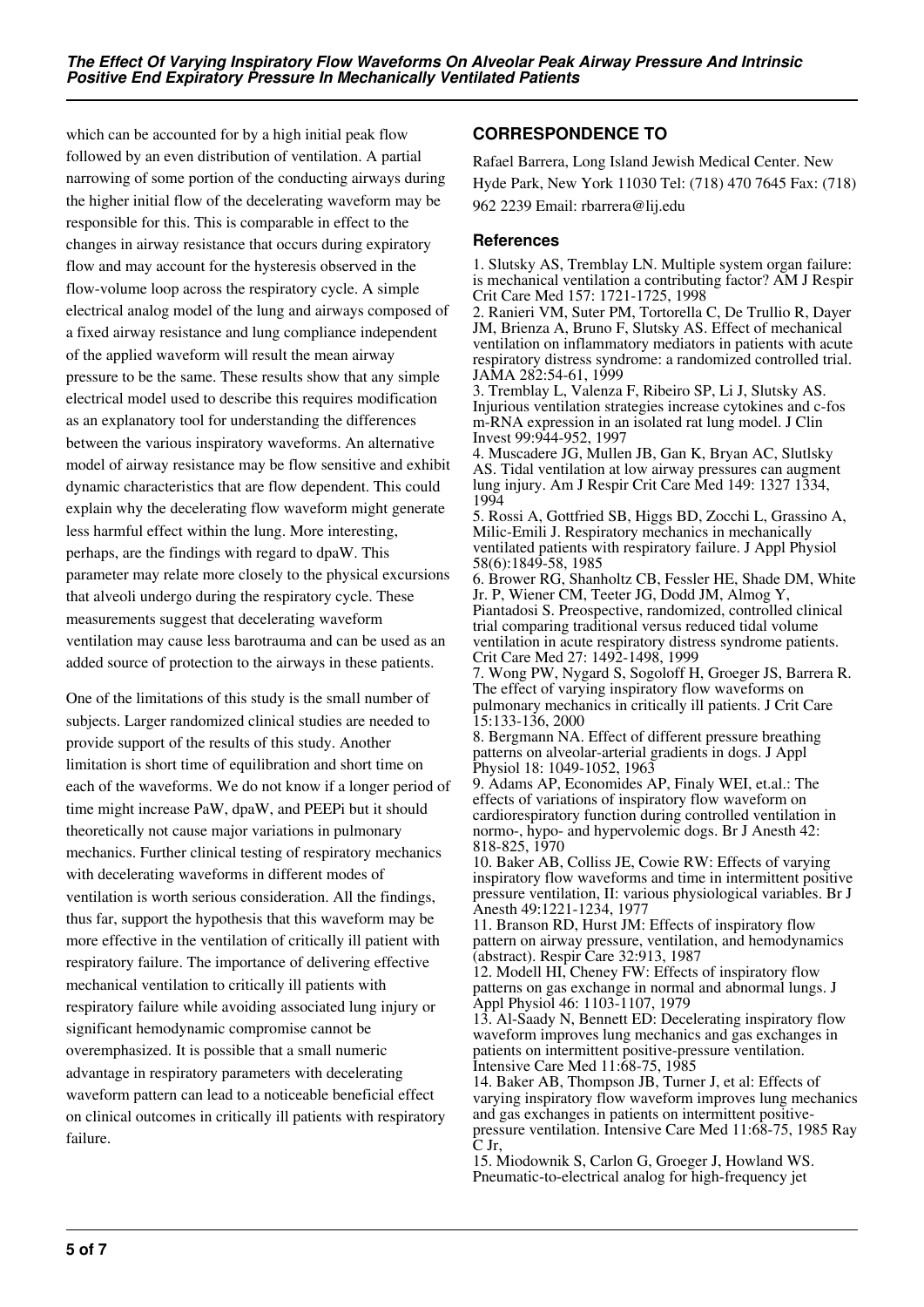ventilation of disrupted airways. Crit Care Med 1984 Sep;12(9):711-2

16. Baker AB, Restall R, Clark BW: Effects of varying inspiratory flow waveform and time in intermittent positive pressure ventilation: Emphysema. Br J Anesth 54: 547-554, 1982

17. Banner MJ, Boysen PG, Lampotang S, et al: End-tidal CO2 affected by inspiratory time and flow waveform- time for a change (abstract). Crit Care Med 14: 374, 1986 18. Niranjan SC, Bidani A. Ghorbel F, et al: Theoretical study of inspiratory flow waveforms during mechanical ventilation on pulmonary blood flow and gas exchange. Comput Biomed Res 32:355-390, 1999

19. LaFortuna CL, Minetti AE, Mognoni P: Inspiratory flow pattern in humans. J Appl Physiol 54: 1111-1119, 1984 20. Smith RA, Venus B: Cardiopulmonary effect of various inspiratory flow profiles during controlled mechanical ventilation in a porcine lung model. Crit Care Med 16:769-772, 1988

21. Pepe PE, Marini JJ: Occult positive end-expiratory pressure in mechanically ventilated patients with airflow obstruction: the auto-PEEP effect. Am Rev Respir Dis 126: 166-170, 1982

22. Shikora SA, Bistrian BR, Borlase BC, Blackburn GL, Stone MD, Benotti PN: Work of Breathing: reliable predictor of weaning and extubation. Crit Care Med 18: 157-162, 1990

23. Coussa ML, Guerin C, Eissa NT, Corbeil C, Chasse M, Braidy J, Matar N, Milic-Emili J: Partitioning of work of breathing in mechanically ventilated COPD patients. J Appl Physiol 75: 1711-1719, 1993

24. Fiastro JF, Habib MP, Shon BY, Campbell SC: Comparison of standard weaning parameters and the mechanical work of breathing in mechanically ventilated patients. Chest 94:232-238, 1988

25. Rossi A, Gottfried SB, Zocchi L, Higgs BD, Lennox S, Claverley PM, Begin P, Grassino A, Milic-Emili J: Measurement of static compliance of the total respiratory system in patients with acute respiratory failure during mechanical ventilation : the effects of intrinsic PEEP. Am Rev Respir Dis 131:672-677, 1985

26. Brandolese R, Broseghini C, Polese G, Bernasconi M, Brandi G, Milic-Emili J, Rossi A: Effects of intrinsic PEEP on pulmonary gas exchange in mechanically ventilated patients. Eur Respir J 6:358-363, 1993

27. MacIntyre NR, Cheng KCG, McConnell R: Applied PEEP during pressure support reduces the inspiratory threshold load of intrinsic PEEP. Chest 111:188-193, 1997 28. Fessler HE, Brower RG, Permutt S: CPAP reduces inspiratory work more than dyspnea during hyperinflation with intrinsic PEEP. Chest 108:432-440, 1995 29. Amato MB, Barbas CS, Medeiros DM, Magaldi RB, Schettino GP, Lorenzi-Filho G, Kairalla RA, Deheinzelin D, Munoz C, Oliveira R, Takagaki TY, Carvalho CR: Effect of a protective-ventilation strategy on mortality in the acute respiratory distress syndrome. N Engl J Med 338:347-354, 1998

30. de Durante G, del Turco M, Rustichini L, Cosimini P, Giunta F, Hudson L, Slutsky AS, Ranieri VM: ARDSNet lower tidal volume ventilatory strategy may generate intrinsic positive end-expiratory pressure in patients with acute respiratory distress syndrome. Am J Respir Crit Care Med 165:1271-1274, 2002

31. Yang SC, Yang SP. Effects of inspiratory flow waveforms on lung mechanics, gas exchange, and respiratory metabolism in COPD patients during mechanical ventilation. Chest. 2002 Dec;122(6):2096-104.

32. Guerin C, Lemasson S, La Cara MF, Fournier G. Physiological effects of constant versus decelerating inflation flow in patients with chronic obstructive pulmonary disease under controlled mechanical ventilation. Intensive Care Med. 2002 Feb;28(2):164-9.

33. Nilsestuen JO, Hargett KD. Using ventilator graphics to identify patient-ventilator asynchrony Respir Care. 2005 Feb:  $50(2)$ : 202-34.

34. Gabriella de Durante, Monica del Turco, Laura Rustichini, Patrizia Cosimini, Francesco Giunta, Leonard D. Hudson, Arthur S. Slutsky and V. Marco Ranieri. ARDSNet Lower Tidal Volume Ventilatory Strategy May Generate Intrinsic Positive End-Expiratory Pressure in Patients with Acute Respiratory Distress Syndrome American Journal of Respiratory and Critical Care Medicine2002. Vol 165. pp. 1271-1274.

35. Vieillard-Baron A, Prin S, Augarde R, Desfonds P, Page B, Beauchet A, Jardin F. Increasing respiratory rate to improve CO2 clearance during mechanical is not a panacea in acute respiratory failure. Crit Care Med.

2002;30:1407-1412.

36. Nicolò Patroniti and Antonio Pesenti. Low tidal volume, high respiratory rate and auto-PEEP: the importance of the basics. Crit Care. 2003; 7(2): 105-106.